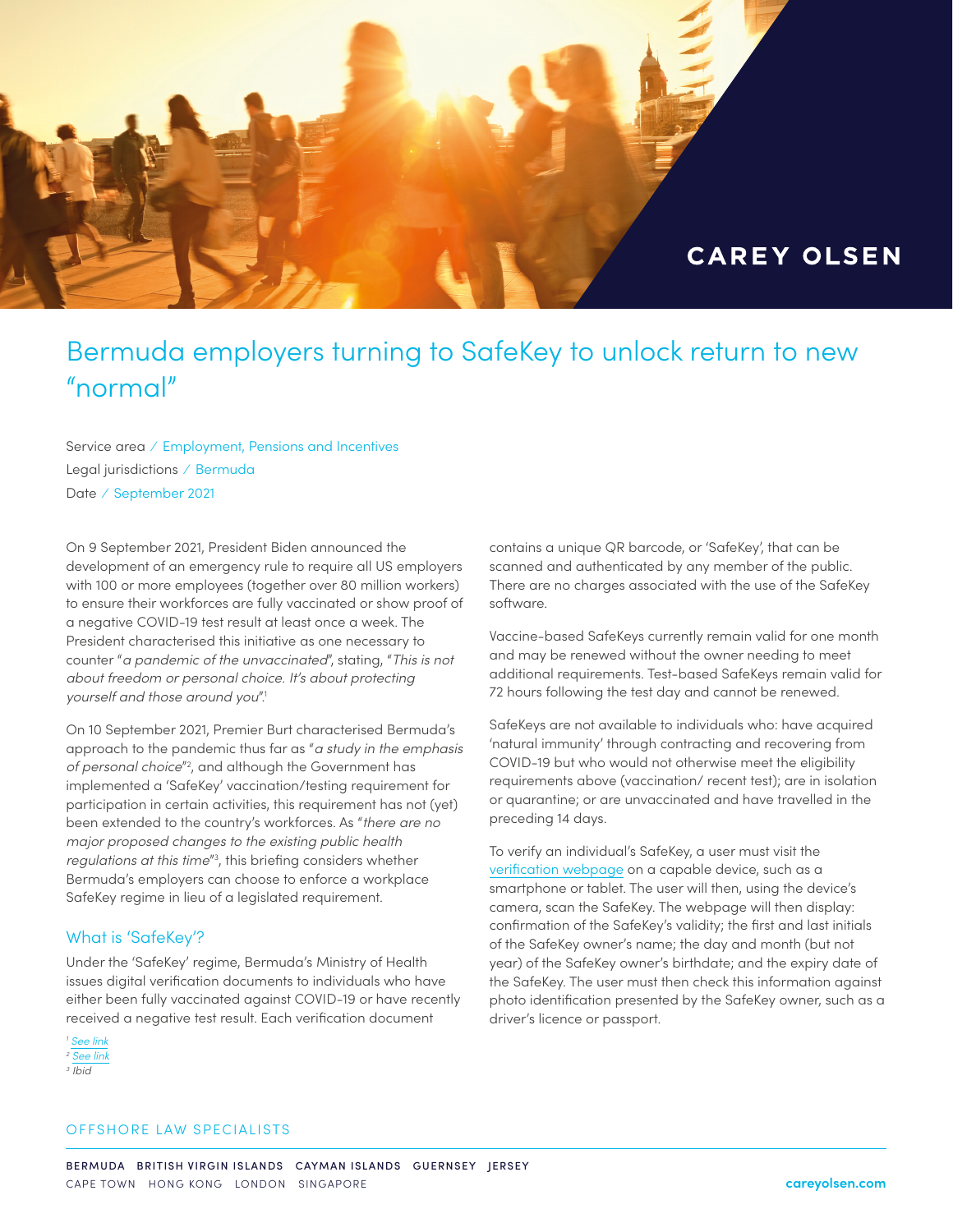# Where are SafeKeys required?

SafeKey legislation currently targets customers and service users of certain businesses, such as indoor bars, clubs, restaurants, gyms and sports clubs. SafeKeys are also required where groups have received a 'large group exemption' for gatherings exceeding the statutory cap (projected to be lowered from 50 to 20 persons).

The Government's [SafeKey Guidance](https://www.gov.bm/safekey) states that there are businesses and organisations that may "*voluntarily participate in the COVID-19 SafeKey Programme*". It is unclear, however, whether the Government intends for voluntary participation in the SafeKey programme to be limited to businesses and organisations that "*provide access to high risk services and activities for customers and service users*", and if so, which services and activities, besides those set out in the Regulations, should be classified as "*high risk*". It is clear, however, that no limitations have been placed on public access to the SafeKey verification software; conversely it appears that the verification software has been designed to be as widely accessible as possible.

# Implementing an employee SafeKey requirement

Although there is currently no legal requirement for employees to participate in SafeKey verification, an employer's requirement of such participation may amount to a reasonable management instruction, and an employee's refusal to participate could become a disciplinary issue. Even though the requirement would apply to all employees equally employers should also consider whether such a policy could amount to indirect discrimination. This can occur where a policy has a disproportionate effect on a particular group who share a "protected characteristic" (i.e. disability) but cannot satisfy the requirement (i.e. vaccination) and suffer a disadvantage as a consequence (i.e. having to submit to regular testing in order to attend the office). It is possible that indirect discrimination can be justified if it is a proportionate means of achieving a legitimate aim (i.e. ensuring the health and safety of employees). The potential issue is whether there are any other less discriminatory means of achieving the same outcome (for example, simply maintaining existing COVID-19 safety protocols). In the circumstances, we consider implementing a Safekey policy is likely to be objectively justifiable on health and safety grounds (given the increased transmissibility of the Delta variant makes existing safety protocols less effective) and also potentially on economic grounds (as it may enable some employers to stay open rather than having to close due to regular outbreaks).

In practice, the employer needs to balance their reasons for enforcing a workplace SafeKey policy against the fundamental freedoms and rights of its employees.

This will not be a one-size fits all exercise. An employer should consider: the nature of its employees' roles; the location of the work done; the level of interaction between employees and members of the public; any risks identified by health and safety risk assessments; the employer's legal obligations relating to health and safety; and the potential for business interruption and/or reputational damage if the policy is not implemented.

An employer's implementation of a SafeKey policy would carry less risk than the implementation of a mandatory vaccination or testing regime as: SafeKey software is provided to the public by the Government, together with legislation and guidance; there is no need for the employer to handle or store employees' sensitive personal information; and such a policy would provide employees the choice of vaccination or regular testing, without needing to disclose this choice to the employer or colleagues.

# Employers should consider the following points as part of any SafeKey implementation process:

### Workplace risk assessment

The employer should undertake a workplace risk assessment of the ongoing risks relating to COVID-19 and identify the benefits of requiring employee SafeKey verification. The employer should consider whether other measures to minimise the risk of COVID-19 transmission could be more appropriate for the business. The employer should also consider whether to apply the policy to its entire staff or only to select employees (such as those in client facing roles).

It is important that the employer is able to clearly articulate why a SafeKey policy is the best course of action for the business. Possible justifications could include: the Government's endorsement of the tool; the need for updated staff and visitor safeguards to address the more transmissible Delta variant of the virus; fairness to colleagues who might otherwise be placed in quarantine due to contact tracing where an employee tests positive; the risk of severe disruption to the business if repeated shut downs are required; the flexibility of a SafeKey policy in comparison to a mandatory vaccination policy; and, where employees are unable to work remotely, the possibility of continued work in a safer working environment during a COVID-19 outbreak (such as is currently being experienced in Bermuda).

### Informing and consulting with affected staff

The employer should adopt a clear and transparent communication strategy with affected employees regarding any proposal to implement a SafeKey policy. This should include open channels of communication to allow employees to come forward with questions and concerns. While there are no fixed parameters and the pandemic is fast moving, we would recommend that employers provide staff with some